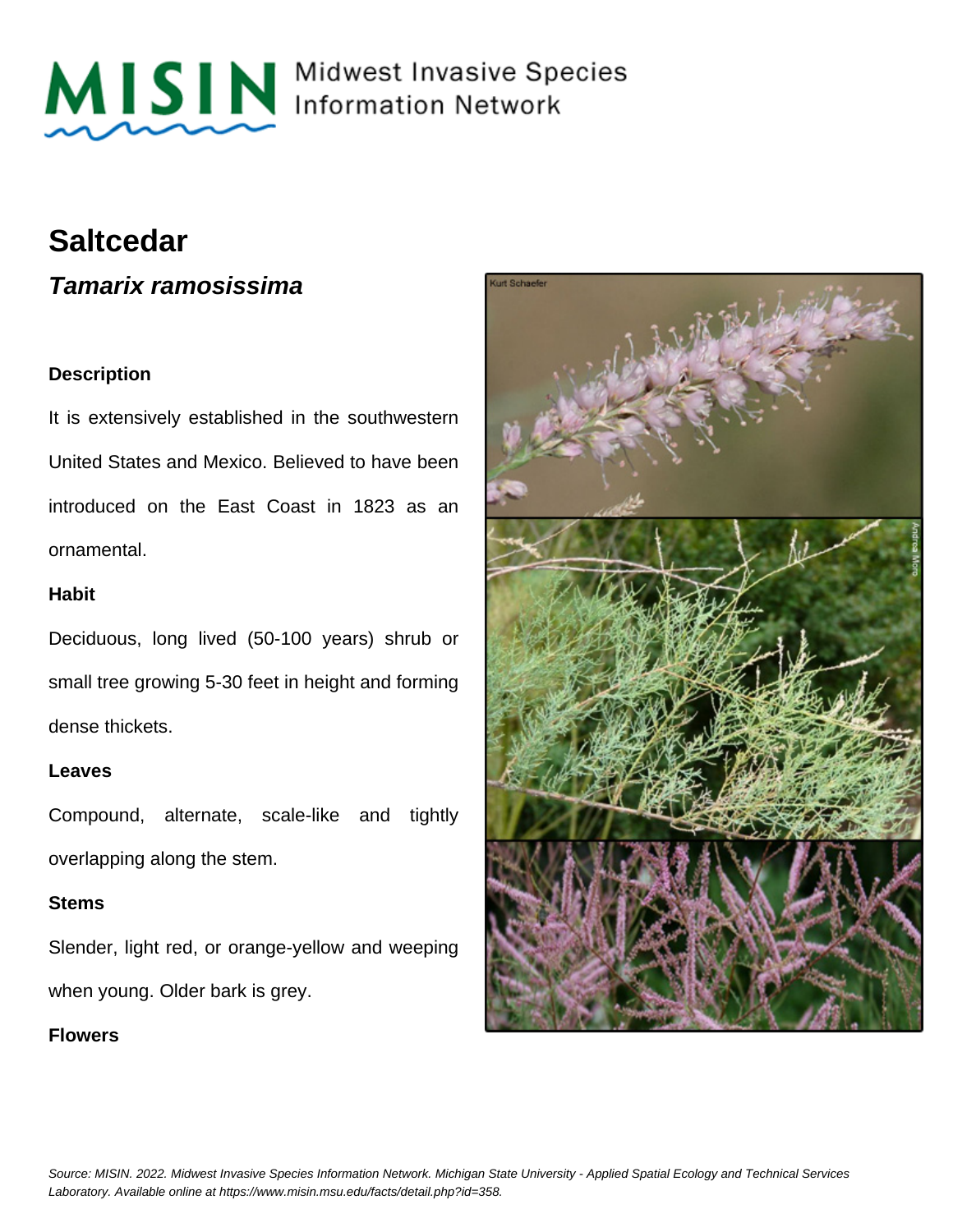

# MISIN Midwest Invasive Species

Pale pink to white dense plumes that blookm

from early spring to late fall.

#### **Fruits and Seeds**

Fruit capsules contain numerous tiny (1/25 inch diameter) seeds.

#### **Habitat**

Native to Eurasian and Africa. Found in disturbed and undisturbed streams, waterways, bottomlands, banks and drainage washes of natural or artificial water bodies, moist rangelands and pastures. Capable of growing in soils containing up to 15,000 ppm soluble salt.

## **Reproduction**

By root expansion, resprouts and by seeds that are dispersed through the air and by water.

#### **Similar**

# **Monitoring and Rapid Response**

Hand pulling, digging, root-cutting, and the use of hand tools is recommended for small infestations. Fire has been used, but saltcedars are fire-adapted and readily resprout. Can be effectively controlled using any several readily available general use herbicides such as glyphosate or triclopyr.

#### **Credits**

The information provided in this factsheet was gathered from the U.S. Forest Service.Individual species images that appear with a number in a black box are courtesy of the Bugwood.org network (http://www.invasive.org). Individual photo author credits may not be included due to the small display size of the images and subsequent difficulty of reading the provided text. All other images appear